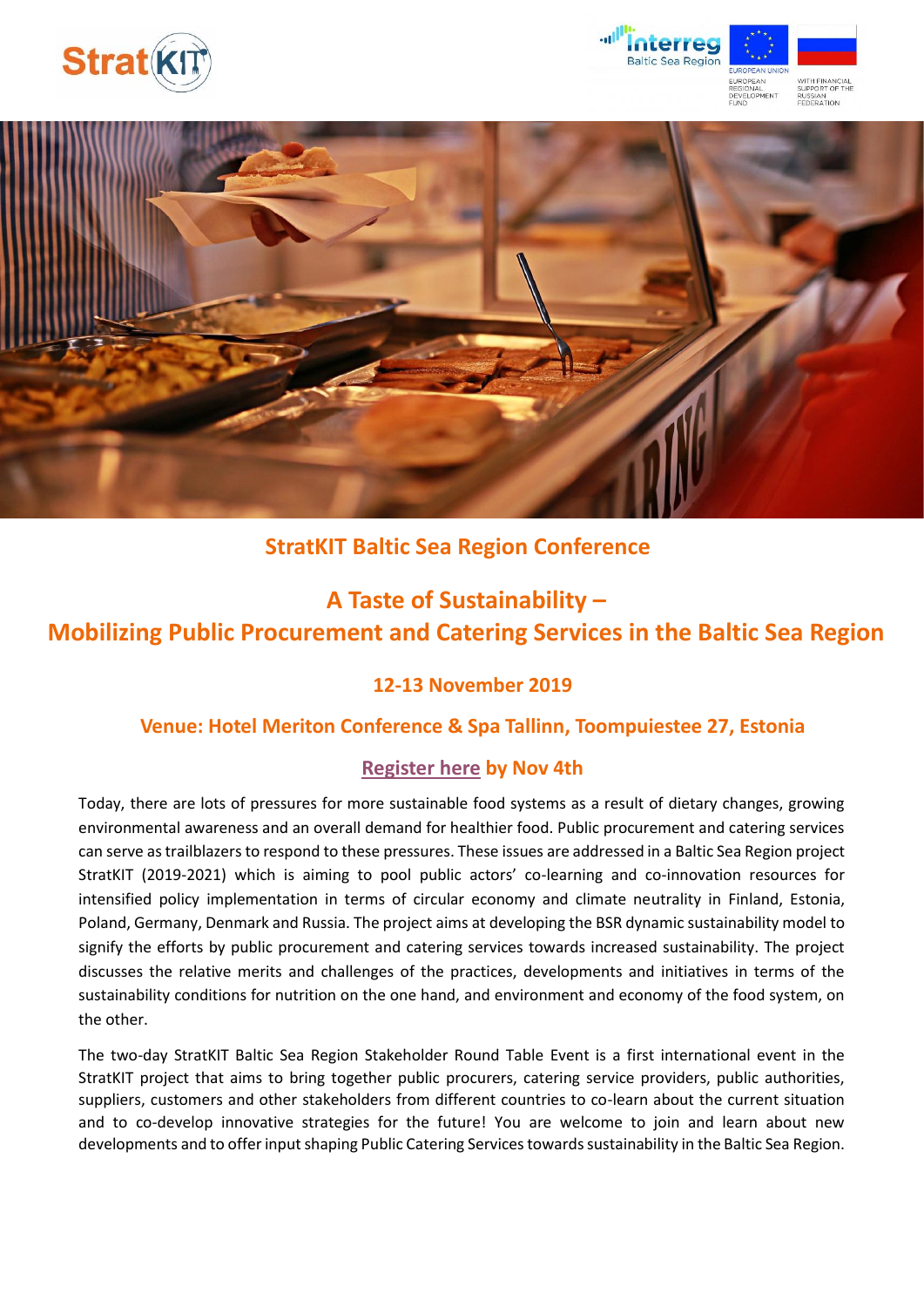



## **Agenda**

## **Day 1, 12th November**

#### *09:00 – 09:30 Registration and coffee*

- 09:30 Welcome Minister of Agriculture of Estonia
- 09:40 **Introduction to the event and short presentation of the StratKIT project** *Sami Kurki, director, University of Helsinki Ruralia institute*

## **Session 1 Current trends and developments towards sustainability in public procurement and catering services**

- 09:50 **Pressures for sustainable food – the role of public meal in changing food system** *Minna Mikkola, Senior Researcher, University of Helsinki Ruralia Institute*
- 10:10 **Global trends and new European policy developments in public meal** *Signe Waltoft Madson, Central Denmark EU office*
- 10:25 **Presentation of new EU GPP criteria for food and catering** *Enrico Degiorgis, DG Environment European Commission (Video connection)*
- 10:40 **Examples of sustainable food procurement in EU** *Peter Defranceschi, ICLEI - Local Governments for Sustainability*
- 11:00 **Challenges and opportunities for more sustainable public meals in the BSR region** *Evelin Piirsalu, Stockholm Environment Institute Tallinn Centre*
- 11:30 **What are circular procurements? Concepts and developments in CircularPP project** *Hanna Salmenperä, Senior Coordinator, Finnish Environment Institute*
- 11:50 **Drivers and barriers for more sustainable public meals** *Panel discussion, moderated by Sami Kurki, University of Helsinki Ruralia institute*

#### *12:30 – 13:30 Lunch*

### **Session 2 National frameworks and selected best practices across Baltic Sea Region**

- 13:30 **The Swedish developments towards sustainable public procurement and catering services** *Anna Post, Senior Lecturer, University of Gothenburg*
- 13:50 **Best Practices - Wholesalers' opportunities for reducing food waste** *Annette Badsberg, Head of Tendering, Hoerkram Foodservice A/S, Denmark*
- 14:10 **Animal and plant-based food consumption in change in public catering services** *Regina Ekroos, Development Director, Espoo Catering Oy, Finland*

#### *14:30-15:00 Coffee break and networking*

- 15:00 **Organisation of the school meal in Estonia - lessons learned** *Aaro Lode, Baltic Restaurants, Estonia*
- 15:20 **Regional organic public catering is possible - the example of the Regio Week in Berlin schools** *Frank Nadler, Berlin Food Policy Council, Germany*
- 15:40 **Social and environmental innovations in public food consumption in Rybnik** *Grzegorz Piskalski, expert, Municipality of Rybnik, Poland*
- 16:00 **Tasty and successful vegetarian restaurant in St. Petersburg** *Marina Albi, Owner, Cafe Botanika, St. Petersburg, Russia*
- 16:20 **Closing words**